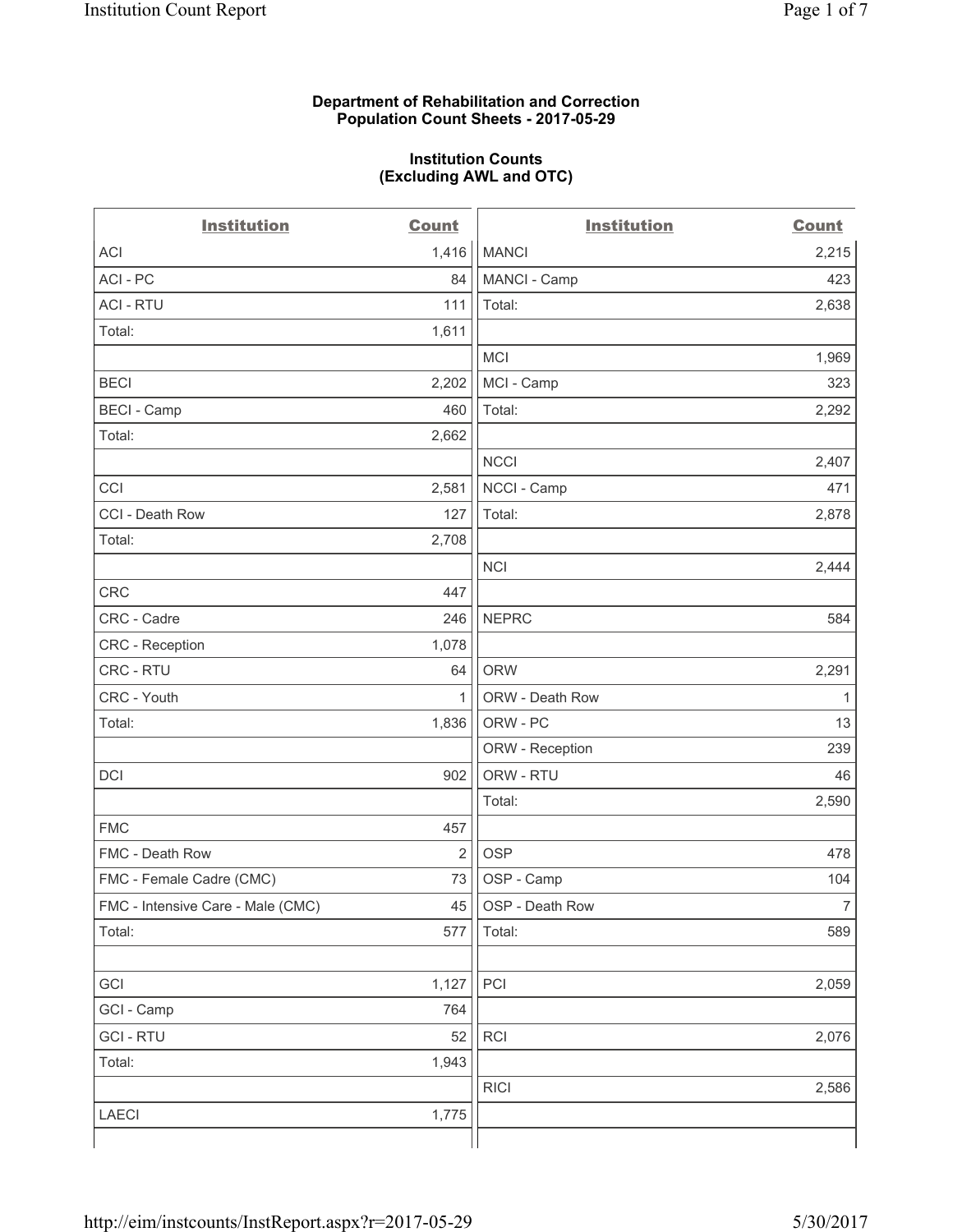|                          |       | SCI            |                          | 2,038  |
|--------------------------|-------|----------------|--------------------------|--------|
| LECI                     | 2,098 |                |                          |        |
| LECI - Camp              | 174   | SOCF           |                          | 1,240  |
| Total:                   | 2,272 | SOCF - RTU     |                          | 51     |
|                          |       | Total:         |                          | 1,291  |
| LOCI                     | 2,241 |                |                          |        |
|                          |       | <b>TCI</b>     |                          | 1,084  |
| LORCI                    | 266   | TCI - Camp     |                          | 445    |
| LORCI - Cadre            | 161   | Total:         |                          | 1,529  |
| <b>LORCI - Reception</b> | 1,086 |                |                          |        |
| Total:                   | 1,513 | <b>TOCI</b>    |                          | 885    |
|                          |       | TOCI - PC      |                          | 99     |
| <b>MACI</b>              | 1,101 | Total:         |                          | 984    |
| MACI - Minimum           | 1,295 |                |                          |        |
| Total:                   | 2,396 | <b>WCI</b>     |                          | 1,160  |
|                          |       | <b>WCI-RTU</b> |                          | 88     |
|                          |       | Total:         |                          | 1,248  |
|                          |       |                |                          |        |
|                          |       |                | <b>Total Population:</b> | 50,262 |

\* The Total Population includes 30 Offenders with Reason Codes 30 & 31. \*\* The Total Population includes 40 Offenders with Reason Code 0A.

### **Male Population by Security Level (Include AWL and Exclude OTC)**

| $\mathbf{v}$<br><b>Security Level</b> | <b>Body</b> | . .<br><b>AWL</b> | $(-OTC)$ | <b>Total</b> |
|---------------------------------------|-------------|-------------------|----------|--------------|
| Total Level 5                         | 73          | 3                 | 3        | 73           |
| Total Level 4                         | 2,056       | 29                | 23       | 2,062        |
| Total Level 3                         | 11,727      | 143               | 100      | 11,770       |
| Total Level 2                         | 16,161      | 246               | 174      | 16,233       |
| <b>Total Level 1</b>                  | 15,862      | 180               | 87       | 15,955       |
| <b>Total Death Row</b>                | 137         |                   |          | 137          |
| <b>Total Male</b>                     | 46,016      | 602               | 388      | 46,230       |

### **Female Population by Institution (Include AWL and Exclude OTC)**

| <b>Institution</b>       | <b>Body</b> | <b>AWL</b> | <u>(-OTC)</u> | <b>Total</b> |
|--------------------------|-------------|------------|---------------|--------------|
| <b>DCI</b>               | 902         | 13         | 4             | 911          |
| <b>FMC</b>               | 20          | 0          | 0             | 20           |
| FMC - Female Cadre (CMC) | 73          |            |               | 73           |
| <b>NEPRC</b>             | 584         | 14         | 6             | 592          |
| <b>ORW</b>               | 2,290       | 48         | 29            | 2,309        |
|                          |             |            |               |              |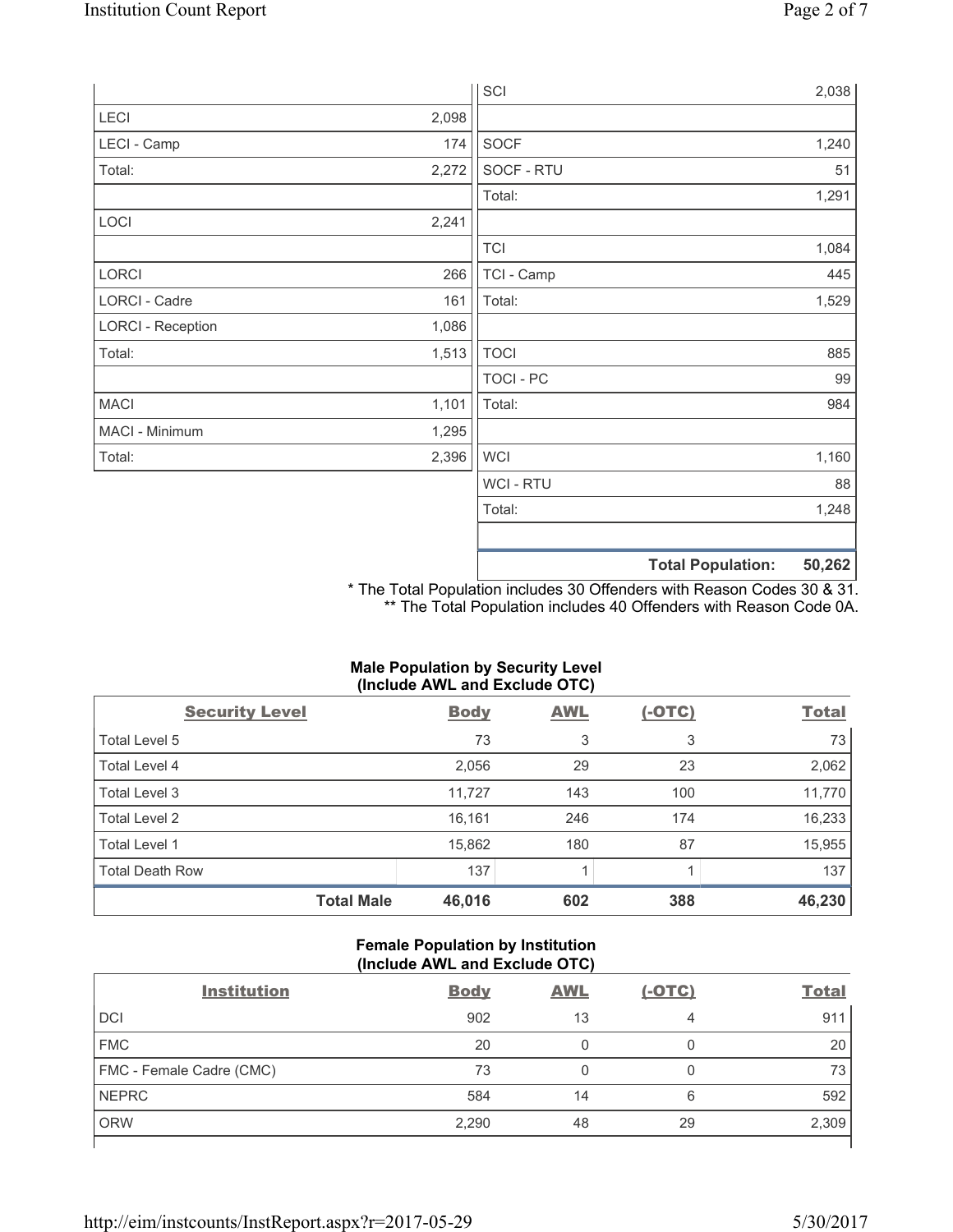| <b>ORW</b> - Death Row   |        | 0   |     |        |
|--------------------------|--------|-----|-----|--------|
| ORW - PC                 | 13     | 0   |     | 13     |
| <b>ORW</b> - Reception   | 239    |     |     | 240    |
| <b>ORW - RTU</b>         | 46     |     |     | 46     |
| <b>Total Female</b>      | 4,168  | 76  | 39  | 4,205  |
|                          |        |     |     |        |
| <b>Total Population:</b> | 50,184 | 678 | 427 | 50,435 |

#### **Male Population by Institution: Security Level 5 (Include AWL and Exclude OTC)**

|              | <b>Institution</b>   | <b>Body</b> | <b>AWL</b> | $(-OTC)$ | <b>Total</b> |
|--------------|----------------------|-------------|------------|----------|--------------|
| <b>LECI</b>  |                      |             |            |          |              |
| <b>MACI</b>  |                      |             | 0          |          |              |
| <b>MANCI</b> |                      |             | 0          |          |              |
| <b>OSP</b>   |                      | 56          | 3          | 3        | 56           |
| <b>SOCF</b>  |                      | 9           | 0          |          | 9            |
| SOCF - RTU   |                      | 4           | 0          |          | 4            |
| <b>TOCI</b>  |                      |             |            |          |              |
|              | <b>Total Level 5</b> | 73          |            |          | 73           |

## **Male Population by Institution: Security Level 4 (Include AWL and Exclude OTC)**

| <b>Institution</b>       | <b>Body</b>    | <b>AWL</b>          | $(-OTC)$         | <b>Total</b>   |
|--------------------------|----------------|---------------------|------------------|----------------|
| <b>ACI</b>               | $\overline{7}$ | 1                   | 1                | $\overline{7}$ |
| CRC                      | 18             | 1                   |                  | 18             |
| CRC - Reception          | $\overline{2}$ | 1                   | 1                | $\sqrt{2}$     |
| ${\sf FMC}$              | 1              | $\mathbf 0$         | $\boldsymbol{0}$ |                |
| GCI                      | $\overline{2}$ | $\mathsf{O}\xspace$ | $\mathbf 0$      | $\sqrt{2}$     |
| LECI                     | 13             | $\mathsf{O}\xspace$ | $\boldsymbol{0}$ | 13             |
| LOCI                     | $\overline{2}$ | $\mathsf{O}\xspace$ | 0                | $\sqrt{2}$     |
| <b>LORCI</b>             | 13             | 1                   | 1                | 13             |
| <b>LORCI - Reception</b> | $\overline{7}$ | $\mathbf 0$         | $\boldsymbol{0}$ | $\overline{7}$ |
| <b>MACI</b>              | 37             | $\overline{2}$      | 1                | 38             |
| <b>MANCI</b>             | 22             | 1                   | 1                | 22             |
| <b>MCI</b>               | 1              | $\mathbf 0$         | $\mathbf 0$      | 1              |
| <b>NCCI</b>              | $\overline{4}$ | $\mathbf 0$         | 0                | $\overline{4}$ |
| <b>OSP</b>               | 410            | $\overline{2}$      | $\overline{2}$   | 410            |
| RCI                      | 12             | $\mathbf 0$         | $\mathbf 0$      | 12             |
| <b>RICI</b>              | 8              | $\mathbf 0$         | $\mathbf 0$      | 8              |
| SCI                      | $\mathbf 0$    | $\overline{2}$      | $\boldsymbol{0}$ | $\sqrt{2}$     |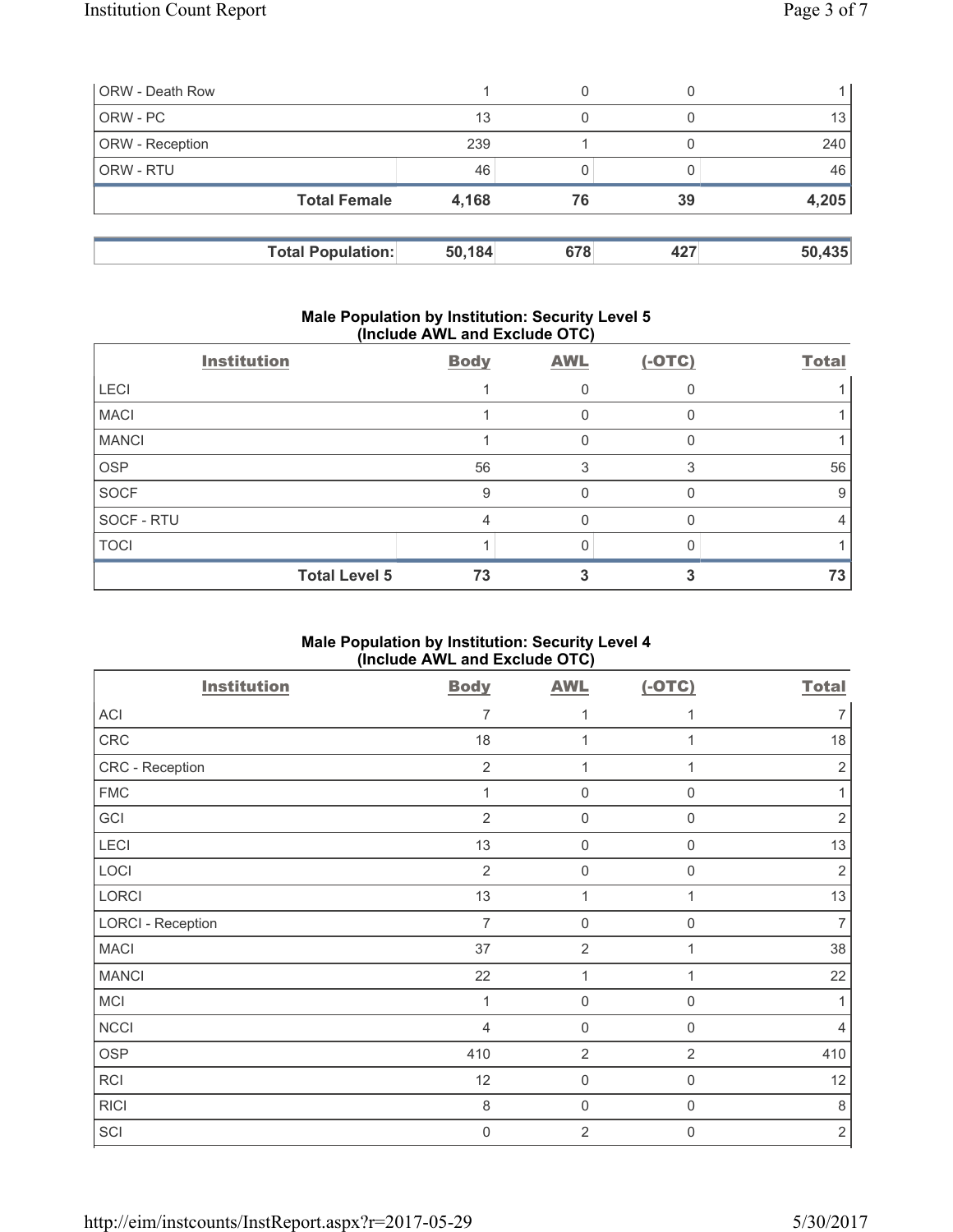| SOCF           | 1,228                         | 16 | 14 | 1,230 |
|----------------|-------------------------------|----|----|-------|
| SOCF - RTU     | 46                            |    |    | 46    |
| <b>TCI</b>     | っ                             |    |    | 2     |
| <b>TOCI</b>    | 186                           | 2  |    | 187   |
| TOCI - PC      | 19                            |    |    | 19    |
| <b>WCI</b>     | 14                            |    |    | 14    |
| <b>WCI-RTU</b> | ◠                             |    |    |       |
|                | <b>Total Level 4</b><br>2,056 | 29 | 23 | 2,062 |

## **Male Population by Institution: Security Level 3 (Include AWL and Exclude OTC)**

| <b>Institution</b>                | <b>Body</b>    | <b>AWL</b>          | $(-OTC)$            | <b>Total</b>   |
|-----------------------------------|----------------|---------------------|---------------------|----------------|
| ACI                               | 17             | $\mathsf{O}\xspace$ | $\mathsf 0$         | 17             |
| ACI - PC                          | $\overline{2}$ | $\mathsf 0$         | $\mathsf{O}\xspace$ | $\overline{2}$ |
| <b>BECI</b>                       | $\mathbf{1}$   | $\mathsf{O}\xspace$ | $\mathsf{O}\xspace$ | $\mathbf{1}$   |
| CCI                               | $\overline{2}$ | $\mathsf{O}\xspace$ | $\mathsf{O}\xspace$ | $\overline{2}$ |
| CRC                               | 85             | 5                   | $\overline{4}$      | 86             |
| CRC - Cadre                       | 130            | $\mathbf 0$         | $\mathsf{O}\xspace$ | 130            |
| CRC - Reception                   | 722            | 11                  | $\overline{7}$      | 726            |
| CRC - RTU                         | 60             | $\mathbf 0$         | $\mathsf{O}\xspace$ | 60             |
| CRC - Youth                       | $\mathbf{1}$   | $\mathbf{1}$        | $\mathbf{1}$        | $\mathbf{1}$   |
| <b>FMC</b>                        | $6\phantom{a}$ | $\mathsf{O}\xspace$ | $\mathsf{O}\xspace$ | $\,6$          |
| FMC - Intensive Care - Male (CMC) | $\overline{3}$ | $\mathbf 0$         | $\mathsf{O}\xspace$ | 3              |
| LECI                              | 2,064          | 15                  | 12                  | 2,067          |
| LOCI                              | $\overline{2}$ | $\mathbf 0$         | $\mathsf 0$         | $\overline{2}$ |
| LORCI                             | 47             | 24                  | 23                  | 48             |
| <b>LORCI - Cadre</b>              | 103            | $\mathsf 0$         | $\mathsf{O}\xspace$ | 103            |
| <b>LORCI - Reception</b>          | 433            | $\mathbf 0$         | $\mathsf{O}\xspace$ | 433            |
| <b>MACI</b>                       | 1,011          | 11                  | 5                   | 1,017          |
| <b>MANCI</b>                      | 2,181          | 31                  | 17                  | 2,195          |
| MANCI - Camp                      | $\mathbf{1}$   | $\mathbf 0$         | $\mathsf 0$         | $\mathbf{1}$   |
| <b>NCCI</b>                       | $\overline{7}$ | $\mathbf 1$         | $\mathbf{1}$        | $\overline{7}$ |
| <b>NCI</b>                        | 20             | $\mathsf{O}\xspace$ | $\mathsf{O}\xspace$ | 20             |
| <b>OSP</b>                        | 12             | $\mathsf{O}\xspace$ | $\mathsf{O}\xspace$ | 12             |
| OSP - Camp                        | $\mathbf{1}$   | $\mathbf 0$         | $\mathsf{O}\xspace$ | $\mathbf{1}$   |
| PCI                               | 29             | 3                   | $\mathsf{O}\xspace$ | 32             |
| <b>RCI</b>                        | 1,892          | 15                  | 12                  | 1,895          |
| <b>SOCF</b>                       | $\overline{2}$ | $\mathbf 0$         | $\mathsf{O}\xspace$ | $\overline{2}$ |
| SOCF - RTU                        | $\mathbf{1}$   | $\mathsf{O}\xspace$ | $\mathsf{O}\xspace$ | $\mathbf{1}$   |
| <b>TCI</b>                        | 1,035          | 16                  | 11                  | 1,040          |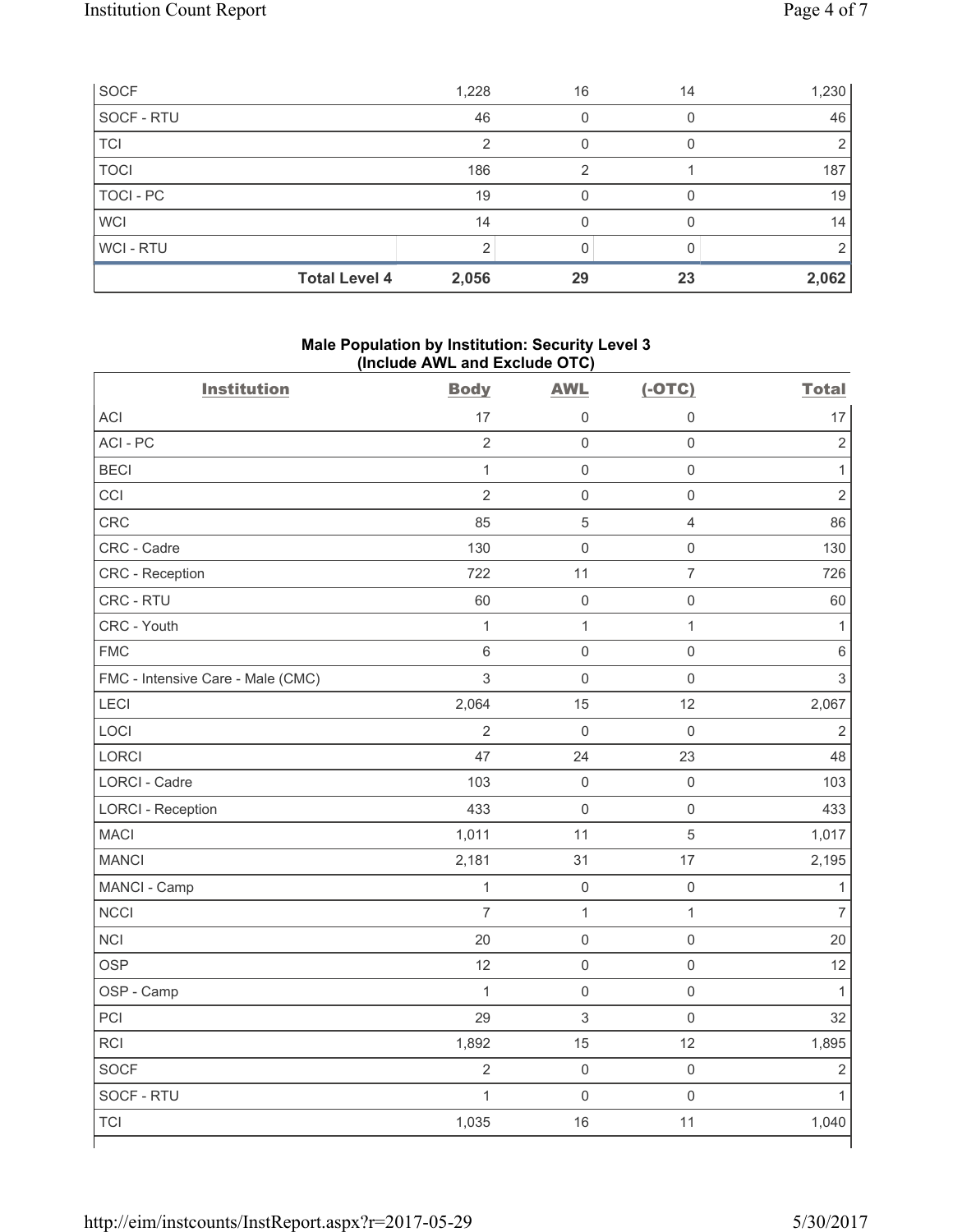| TCI - Camp  |                      |        |     |     |        |
|-------------|----------------------|--------|-----|-----|--------|
| <b>TOCI</b> |                      | 558    |     |     | 559    |
| TOCI - PC   |                      | 80     |     |     | 80     |
| <b>WCI</b>  |                      | 1,133  |     | 5   | 1,135  |
| WCI-RTU     |                      | 85     |     |     | 85     |
|             | <b>Total Level 3</b> | 11,727 | 143 | 100 | 11,770 |

### **Male Population by Institution: Security Level 2 (Include AWL and Exclude OTC)**

| <b>Institution</b>                | <b>Body</b>    | <b>AWL</b>          | $(-OTC)$            | <b>Total</b>              |
|-----------------------------------|----------------|---------------------|---------------------|---------------------------|
| <b>ACI</b>                        | 702            | 11                  | 5                   | 708                       |
| ACI-PC                            | 77             | $\mathsf 0$         | $\mathbf 0$         | 77                        |
| <b>ACI - RTU</b>                  | 75             | $\mathbf 0$         | $\mathsf 0$         | 75                        |
| <b>BECI</b>                       | 1,422          | 24                  | 17                  | 1,429                     |
| CCI                               | 1,841          | 18                  | 12                  | 1,847                     |
| <b>CRC</b>                        | 193            | $\overline{4}$      | $\overline{2}$      | 195                       |
| CRC - Cadre                       | 116            | $\mathsf{O}\xspace$ | $\mathsf 0$         | 116                       |
| CRC - Reception                   | 263            | 12                  | 11                  | 264                       |
| CRC - RTU                         | $\sqrt{3}$     | $\mathsf{O}\xspace$ | $\mathsf 0$         | $\ensuremath{\mathsf{3}}$ |
| <b>FMC</b>                        | 12             | $\mathbf{1}$        | $\mathsf 0$         | 13                        |
| FMC - Intensive Care - Male (CMC) | 18             | $\mathsf 0$         | $\mathsf 0$         | 18                        |
| GCI                               | 577            | $\overline{7}$      | $\overline{4}$      | 580                       |
| <b>GCI-RTU</b>                    | 36             | $\mathbf{1}$        | 1                   | 36                        |
| <b>LAECI</b>                      | 1,083          | 18                  | 16                  | 1,085                     |
| LECI                              | 6              | $\mathbf 0$         | $\mathsf{O}\xspace$ | $\,6$                     |
| LOCI                              | 1,227          | 13                  | 11                  | 1,229                     |
| LORCI                             | 145            | 24                  | 22                  | 147                       |
| LORCI - Cadre                     | 48             | $\mathsf{O}\xspace$ | $\mathsf 0$         | 48                        |
| <b>LORCI - Reception</b>          | 396            | $\mathsf{O}\xspace$ | $\mathsf 0$         | 396                       |
| <b>MACI</b>                       | 52             | $\mathsf{O}\xspace$ | $\mathsf{O}\xspace$ | 52                        |
| <b>MANCI</b>                      | $\overline{4}$ | $\mathsf{O}\xspace$ | $\mathsf 0$         | $\overline{4}$            |
| MCI                               | 1,481          | 18                  | $\,6\,$             | 1,493                     |
| MCI - Camp                        | $\overline{2}$ | $\mathbf 0$         | $\mathsf 0$         | $\overline{2}$            |
| <b>NCCI</b>                       | 1,407          | 14                  | 11                  | 1,410                     |
| <b>NCI</b>                        | 1,676          | 27                  | 23                  | 1,680                     |
| PCI                               | 707            | 12                  | $\,$ 5 $\,$         | 714                       |
| RCI                               | 172            | $\mathsf{O}\xspace$ | $\mathsf{O}\xspace$ | 172                       |
| <b>RICI</b>                       | 1,498          | 27                  | 17                  | 1,508                     |
| SCI                               | 908            | 15                  | 11                  | 912                       |
| <b>TCI</b>                        | $\overline{2}$ | $\mathsf{O}\xspace$ | $\mathsf{O}\xspace$ | $\sqrt{2}$                |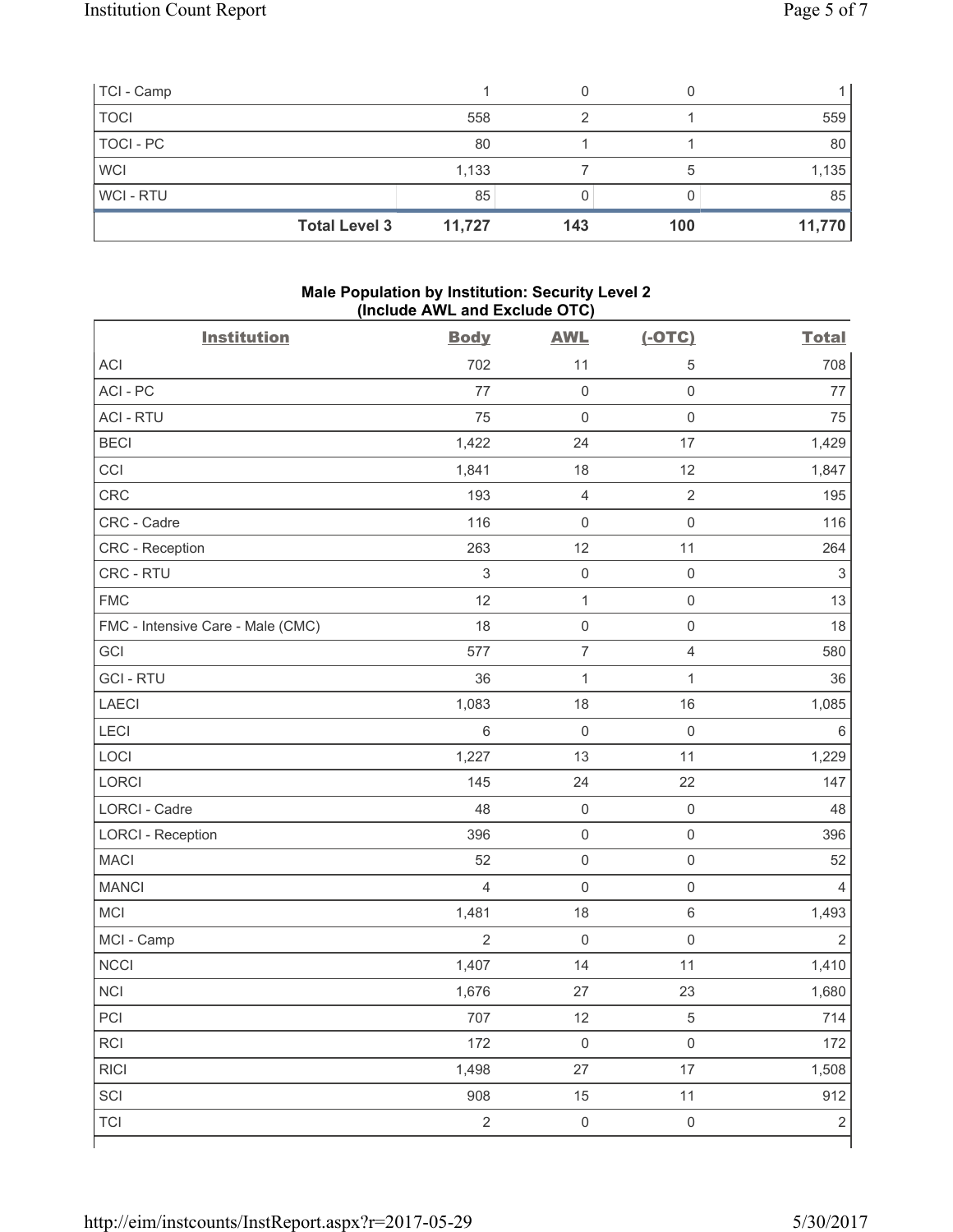| <b>WCI</b>           |        |     |     |        |
|----------------------|--------|-----|-----|--------|
| <b>WCI-RTU</b>       |        |     |     |        |
| <b>Total Level 2</b> | 16,161 | 246 | 174 | 16,233 |

# **Male Population by Institution: Security Level 1 (Include AWL and Exclude OTC)**

| <b>Institution</b>                | <b>Body</b>         | <b>AWL</b>                | $(-OTC)$                  | <b>Total</b> |
|-----------------------------------|---------------------|---------------------------|---------------------------|--------------|
| <b>ACI</b>                        | 690                 | $\overline{7}$            | $\overline{2}$            | 695          |
| ACI-PC                            | 5                   | $\mathbf 0$               | $\mathsf{O}\xspace$       | 5            |
| <b>ACI - RTU</b>                  | 36                  | $\mathsf 0$               | $\mathsf{O}\xspace$       | 36           |
| <b>BECI</b>                       | 779                 | $\,6\,$                   | $\overline{4}$            | 781          |
| <b>BECI - Camp</b>                | 460                 | $\mathsf 0$               | $\mathsf 0$               | 460          |
| CCI                               | 736                 | $\overline{7}$            | $\mathbf{1}$              | 742          |
| <b>CRC</b>                        | 87                  | $\ensuremath{\mathsf{3}}$ | $\sqrt{2}$                | 88           |
| CRC - Reception                   | 86                  | $\mathbf 5$               | $\overline{4}$            | 87           |
| CRC - RTU                         | $\mathbf{1}$        | $\mathsf 0$               | $\mathsf{O}\xspace$       | $\mathbf{1}$ |
| <b>FMC</b>                        | 416                 | $\overline{4}$            | $\sqrt{2}$                | 418          |
| FMC - Intensive Care - Male (CMC) | 24                  | $\mathsf{O}\xspace$       | $\mathsf{O}\xspace$       | 24           |
| GCI                               | 548                 | 14                        | $\sqrt{2}$                | 560          |
| GCI - Camp                        | 764                 | $\mathbf{1}$              | 1                         | 764          |
| <b>GCI-RTU</b>                    | 16                  | $\mathsf{O}\xspace$       | $\mathbf 0$               | 16           |
| <b>LAECI</b>                      | 692                 | $\boldsymbol{9}$          | $\boldsymbol{9}$          | 692          |
| LECI                              | 14                  | $\mathsf 0$               | $\mathsf{O}\xspace$       | 14           |
| LECI - Camp                       | 174                 | $\mathsf 0$               | $\mathsf 0$               | 174          |
| LOCI                              | 1,010               | $\overline{4}$            | $\mathbf 0$               | 1,014        |
| <b>LORCI</b>                      | 60                  | 15                        | 15                        | 60           |
| LORCI - Cadre                     | 10                  | $\mathsf 0$               | $\mathbf 0$               | 10           |
| <b>LORCI - Reception</b>          | 250                 | $\mathsf{O}\xspace$       | $\mathsf{O}\xspace$       | 250          |
| MACI - Minimum                    | 1,295               | $\,6\,$                   | $\ensuremath{\mathsf{3}}$ | 1,298        |
| <b>MANCI</b>                      | 7                   | $\,6\,$                   | $\sqrt{3}$                | 10           |
| MANCI - Camp                      | 422                 | $\overline{2}$            | $\sqrt{2}$                | 422          |
| MCI                               | 487                 | 11                        | $\ensuremath{\mathsf{3}}$ | 495          |
| MCI - Camp                        | 321                 | $\mathsf{O}\xspace$       | $\mathsf{O}\xspace$       | 321          |
| <b>NCCI</b>                       | 989                 | 12                        | $\sqrt{5}$                | 996          |
| NCCI - Camp                       | 471                 | $\mathsf{O}\xspace$       | $\mathsf{O}\xspace$       | 471          |
| <b>NCI</b>                        | 747                 | $\,8\,$                   | $\mathsf 3$               | 752          |
| <b>OSP</b>                        | $\mathsf{O}\xspace$ | $\overline{2}$            | $\overline{2}$            | $\mathsf 0$  |
| OSP - Camp                        | 103                 | $\mathsf{O}\xspace$       | $\mathsf{O}\xspace$       | 103          |
| PCI                               | 1,323               | 23                        | $\boldsymbol{9}$          | 1,337        |
| <b>RICI</b>                       | 1,080               | 13                        | $\,8\,$                   | 1,085        |